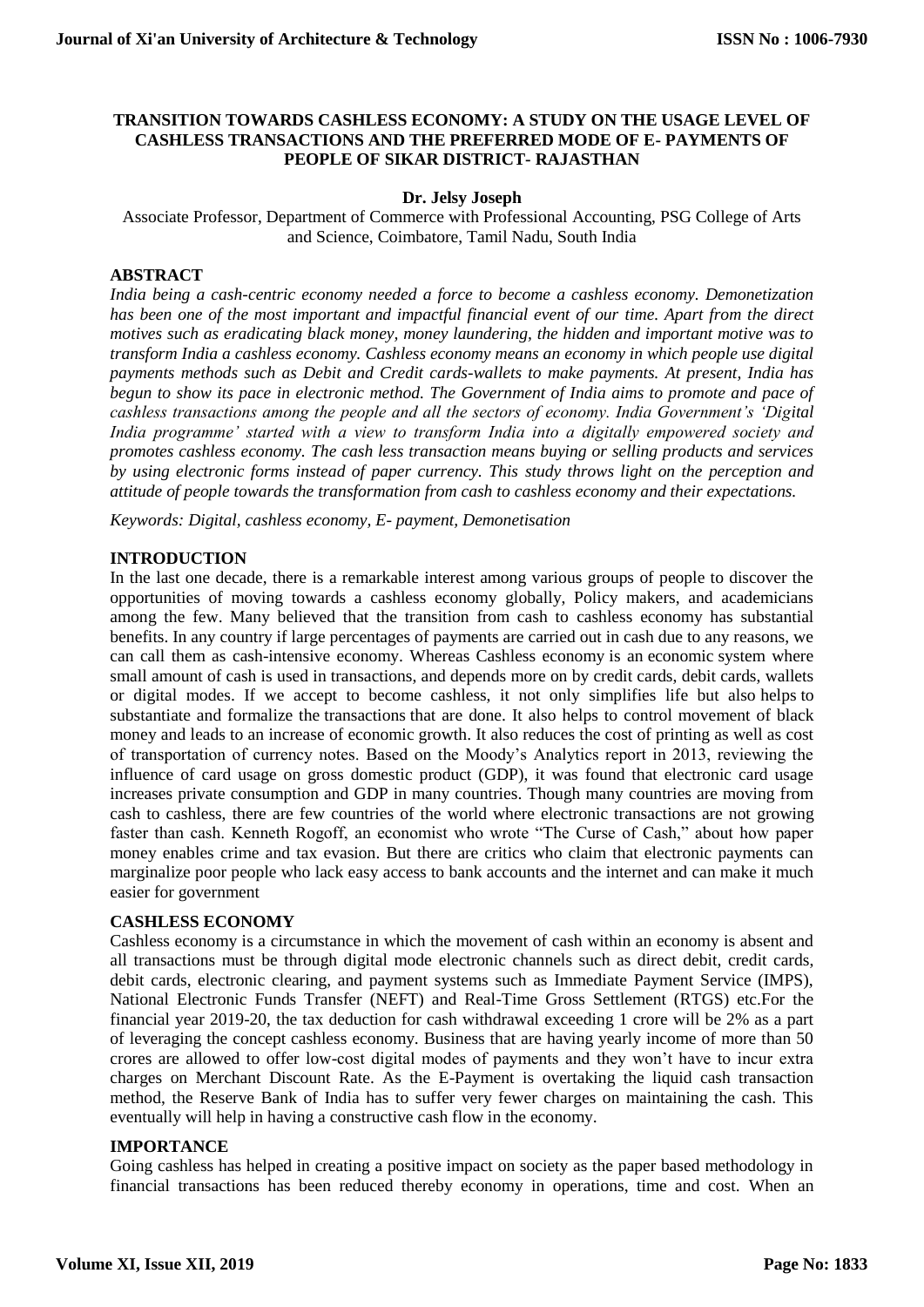economy moves from cash to cashless it has substantial benefits. It creates a positive influence on society also it reduces time and cost and creates economy in operations. There are other benefits too. Mainly

### **(a) Control on Black Money**

It will help in restricting the creation of black money and control the parallel economy. It restrict transfer of money by, by passing banking channels, and controls those people who supports the terrorists who need money to finance their terror will find difficulty in cashless economy.

### **(b) Reduce Tax evasion**

All the transactions can be monitored and hence traced back to an individual. Income tax officials can easily trace out the transactions and it will become difficult for individuals to evade taxes. Reducing of tax evasion increases the revenue of the government and can be carried out for more productive activities in the economy.

### **(c) Reduce Real Estate Prices**

Black money mafia usually invest in real estate, which increases in real estate price. In cashless economy transactions are through electronic means and are tracked and are accountable, it leads to reduction in real estate prices and also reduces corruption

### **(d) Reduce red tapism and bureaucracy**

Since transactions are restricted to electronic means the wire transfers are tracked and people are accountable, which in turn reduces corruption and improves service time

#### **(e ) Reduction in robbery**

In cashless economy no one has to carry currency notes, it reduces the fear of snatching of money. People can do transactions or payments either through cards or through mobile banking. Discounts are offered by various groups like booking railway tickets online, payment of highway toll or purchase of insurance etc. reduces costs. Reward points and loyalty benefits on existing credit and store cards, and it could help improve cash flow marginally

#### **(f) Lower risk:**

If the cards are stolen, it is easy to block a card or mobile wallet whereas if cash is stolen it is impossible to get it back and also create inconvenience

# **Digitalization**

With the growth of social networks, mobile, big data, etc., organizations in almost all industries are taking numerous initiatives to explore and exploit their benefits. The society as a whole is facing a fast and drastic change due to the maturation of digital technologies and their universal penetration of all markets. The increased demand from customers, companies are facing ever tougher competition due to globalization and putting pressure to go digital.

Digitalization finds its expression in the transformation of business processes based on digital technologies and addresses all forms of the business model, .

#### **Demonetisation**

It is an act of cancelling the legal tender status of a currency unit in circulation. The main aim behind this was to eliminate black money, fake currencies, terrorism funding of illegal activities and enable cashless transactions and aims to achieve less cash society. In India, though the concepts of internet banking, hi-tech banking and plastic money have been in operation for quite some years, but cashless economy has been promoted by demonetisation scheme initiated by the Indian Government in November, 2016.

The growth of cashless transaction system is reaching its new heights day by day. The troubles caused by demonetisation paved way for an increased use of plastic money and other cashless transactions. There is a tremendous increase in mobile banking and other e-payment system usage in post demonetisation. Earlier the transactions were done only through debit/credit cards.

These options always had the issue of security and were not regarded as user friendly. But after the evolution of smart phones, there is an explosion of digital payment options. Cashless society is something that could become a reality in the near future with the introduction of new technologies.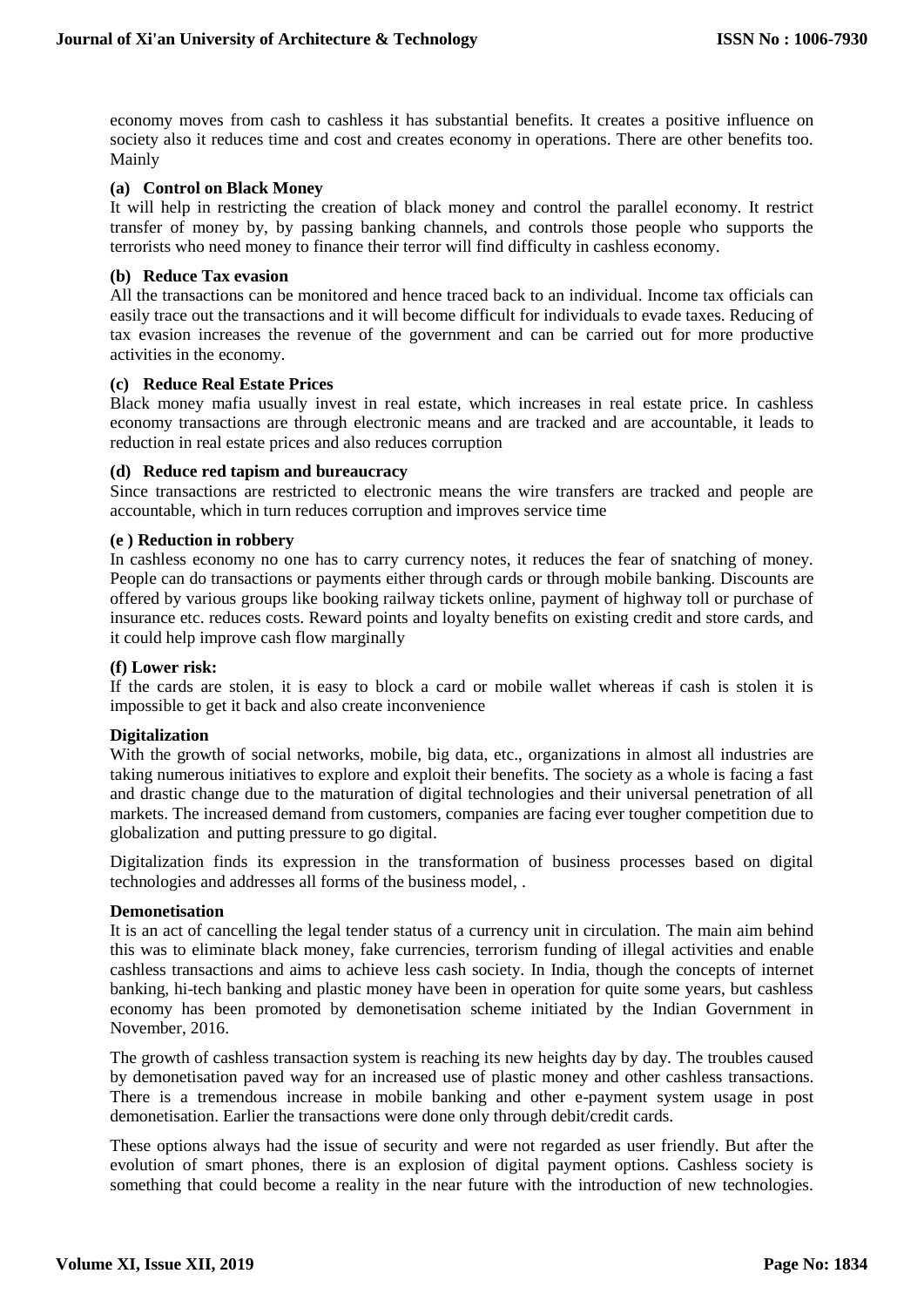Currently the government has been advocating the use of e-payments and technology driven payments. This will push the people to adopt and implement cashless transaction for their needs. Digital transactions are quiet comfort in conducting which might have been one of the motivators for people to go digital. And smart phones become really smart and which made people also become to act smart and it helped perception of people on transition from cash to cashless economy

# **Sikar District – Rajasthan**

Sikar is a city located midway between [Agra](https://en.wikipedia.org/wiki/Agra) and [Bikaner](https://en.wikipedia.org/wiki/Bikaner) on the [National Highway 52](https://en.wikipedia.org/wiki/National_Highway_52_(India)) in the state of [Rajasthan](https://en.wikipedia.org/wiki/Rajasthan) in [India.](https://en.wikipedia.org/wiki/India) It is the administrative headquarters of the [Sikar District.](https://en.wikipedia.org/wiki/Sikar_District) It has a population of about 237,579 people according to the census of 2011. As per provisional reports of Census India, the population of Sikar in 2011 is 237,579; of which there are approximately 123,156 males and 114,423 females. The sex ratio of Sikar City is 929 females per 1000 males. Regarding education, total literates in Sikar city are 158,413 of which 91,403 are males while 67,010 are females. The average literacy rate of Sikar City is 77.13, male and female literacy status is 86.29 and 67.37 respectively.

# **OBJECTIVES OF THE STUDY**

The present study is undertaken with the following objectives:

To understand the usage level of cashless transactions and to identify what motivates people to go for cashless transactions

To study the preferred E- payments mode of respondents

# **RESEARCH METHODOLOGY**

The study has adopted a descriptive and exploratory research design. The present study incorporates the use of both primary and secondary data for an in depth analysis. Primary source of data collected through self-constructed questionnaire. A sample of 115 respondents from different socio-economic characteristics was selected from the various communities of Sikar district of Rajasthan State through convenient sampling. The researcher had interaction with the respondents and then the questionnaire was advocated to the respondents. And it was analysed using statistical tools like Simple percentage analysis and Mean. The secondary data collected through books, journals, articles, papers, reports and online source also.

# **LITERATURE REVIEW**

Studies of **Saima Khan & et al 2015** mentioned the digitization impacts on dropping unemployment, refining quality of life, and enhancing citizens, access to public services. Digitization allows governments to function with greater transparency and competence, and it has a dramatic effect on economic growth, but not all at once

**In 2016, Dr.Kavita Rao & et al,** found that the government has implemented a major change in the economic environment by demonetizing the high value currency notes – of five hundred and thousand denomination. The reason is to eliminate the "black economy"

**[Anil Agarwal](https://bloggerspassion.com/author/anil-agarwal/) et.al in December 31, 2019, mentioned in their review that** e-Payments is an e-Wallet that helps bloggers and marketers to easily manage their online funds. E-Payments is the safest, easiest and most convenient digital wallet for those who make money online.

**Olalekan S. Akinola (2012)** in his paper, "Cashless Society, Problems and Prospects, Data Mining Research Potentials" studied benefits and challenges associated with cashless economy. He also evaluated various cashless instruments. Technology and infrastructure are the vital facets of setting digital society.

**Gupta et.al (2013)** studied about the role of ICT based payment system in Indian banking security as a part of cashless society. These factors have been focused to lessen threats associated sector for better smoothening and transparency of payment system rural people faced lots of problem due to remote location of villages so to reduce these types of problems ICT play a major role.

**Ashima Dominic, K.Saranya, K.G Rajani(2018)** point out that there is no doubt that Indians moving towards cashless society ,but many of them are not completely ready to go cashless. The findings reveal that either they are afraid to engage in cashless transactions because of security concerns, fraudulent activities, etc. or they do not have sufficient knowledge to go cashless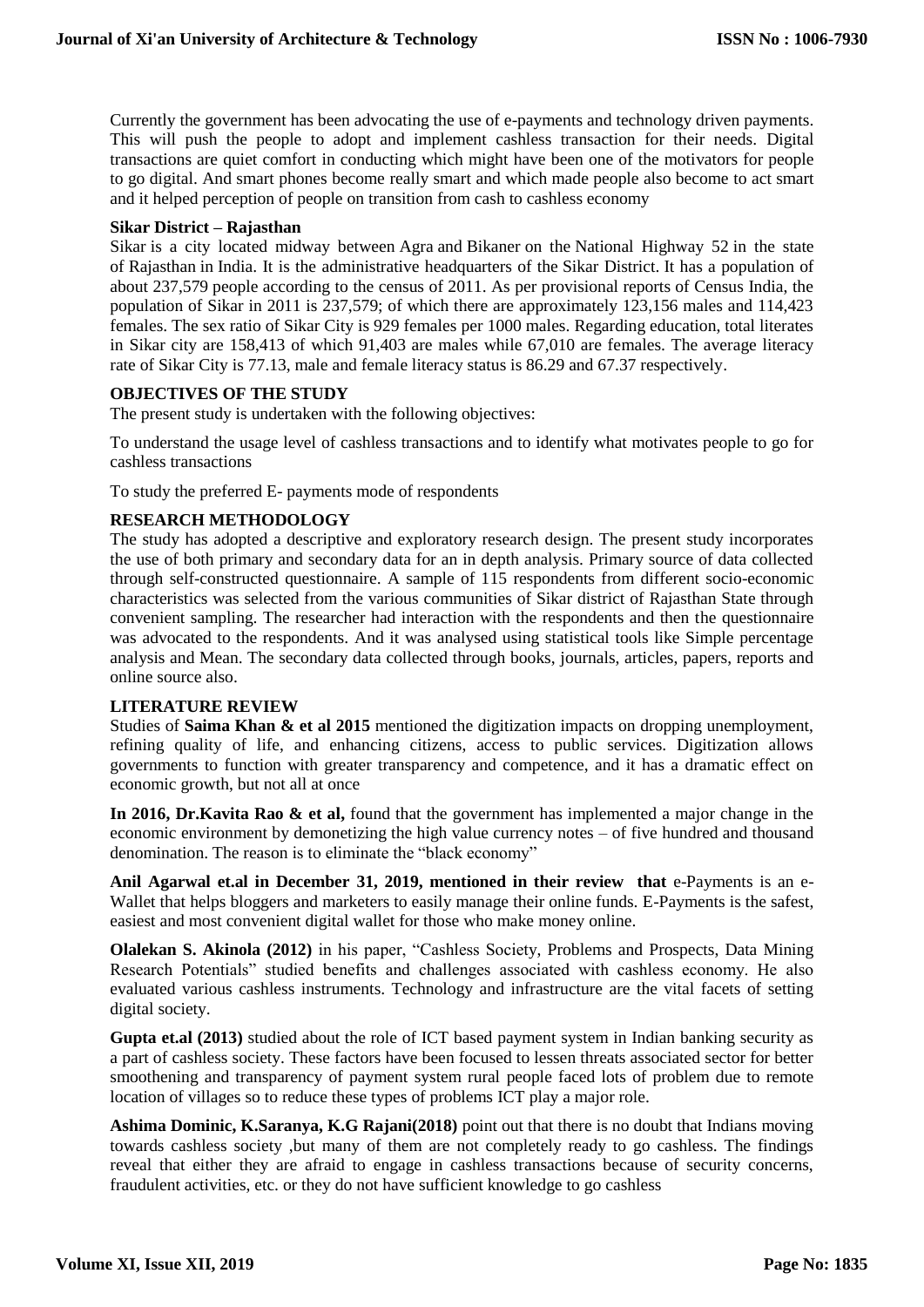| <b>Level</b> | <b>Frequency</b> | <b>Percentage</b> |
|--------------|------------------|-------------------|
| High         |                  |                   |
| Moderate     |                  | 50                |
| Low          |                  | 26                |
| Total        |                  | 100               |

**ANALYSIS OF PRIMARY DATA**

Source : Primary data

Table 1 show that half of the respondents moderately use e-payment modes for their transactions. Only 24 % respondents have a high usage rate of e-payment modes while the respondents using e – payment modes at a lower rate is 26%.



**Figure 1- Usage level of e-payment modes**

|  |  |  |  |  | Table 2 - Normally used e-payment modes |  |
|--|--|--|--|--|-----------------------------------------|--|
|--|--|--|--|--|-----------------------------------------|--|

| Mode                    | <b>Frequency</b>                                                 | Percentage |
|-------------------------|------------------------------------------------------------------|------------|
| <b>Internet Banking</b> |                                                                  | 18.3       |
| Credit/Debit Card       |                                                                  | 71.3       |
| <b>Mobile Wallets</b>   |                                                                  | 5.2        |
| Apps and other methods  |                                                                  | 5.2        |
| Total                   |                                                                  | 100        |
|                         | $\mathbf{a}$ $\mathbf{b}$ $\mathbf{a}$ $\mathbf{b}$ $\mathbf{c}$ |            |

Source : Primary data

It is evident from the above table that the respondents' most preferred mode of e-payment is credit/debit cards(70.7%). Mobile Wallets and Other Apps and Methods are rarely used by the respondents. Internet Banking is popular among almost one – fifth of respondents

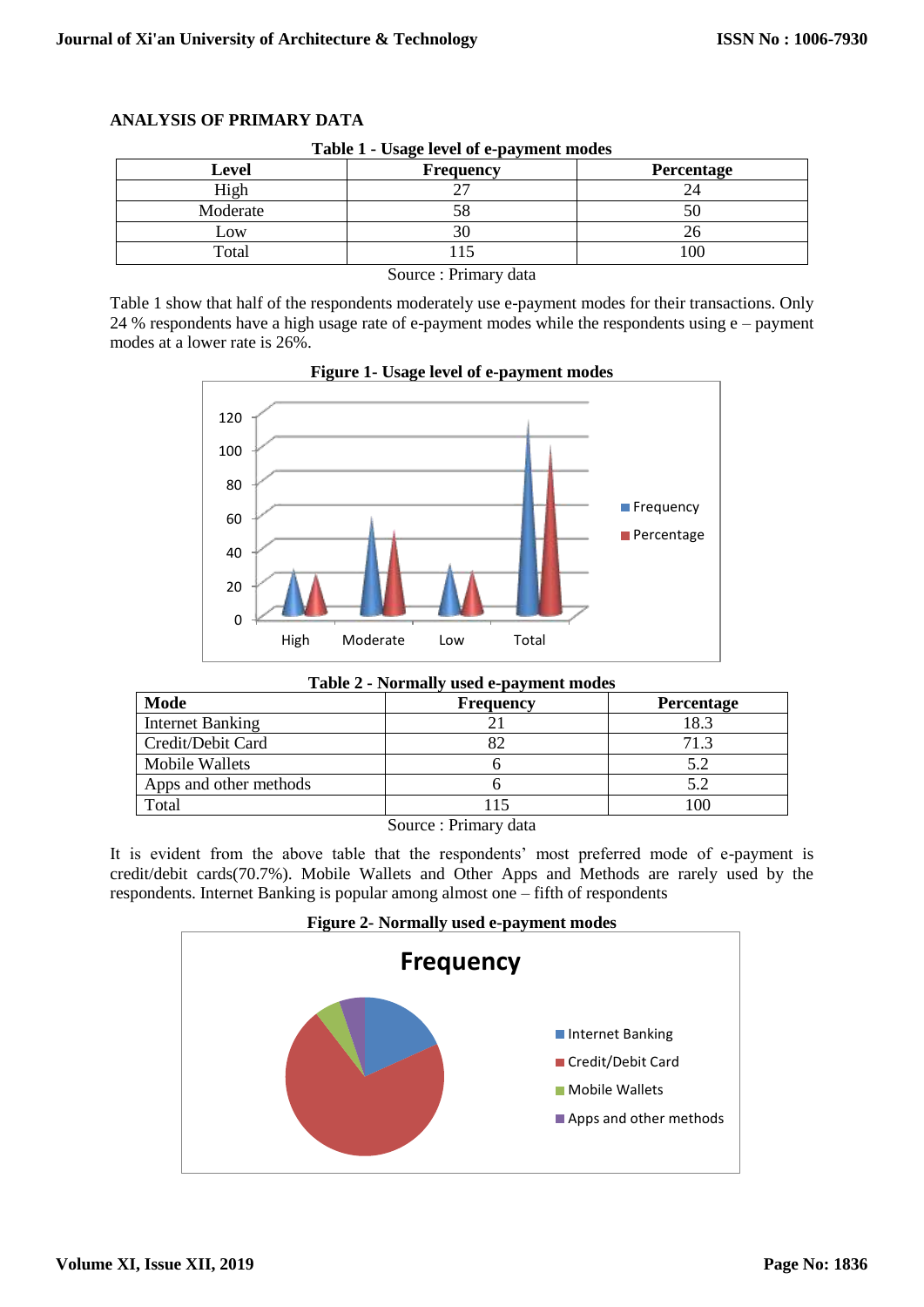| .                   |                  |                   |  |  |
|---------------------|------------------|-------------------|--|--|
| Opinion             | <b>Frequency</b> | <b>Percentage</b> |  |  |
| Convenient          |                  |                   |  |  |
| Not Convenient      |                  | Q                 |  |  |
| <sup>-</sup> otal   |                  | 00                |  |  |
| Course Drimery data |                  |                   |  |  |

|  | Table 3- Convenience of cashless mode for daily transactions |  |  |  |  |  |  |
|--|--------------------------------------------------------------|--|--|--|--|--|--|
|--|--------------------------------------------------------------|--|--|--|--|--|--|

Source: Primary data

While considering preference for cashless modes for daily transactions, majority of respondents favour the opinion that cashless modes are more convenient for daily transactions tallying upto 80.9% and a few are of the opposite view. Although respondents have not started using cashless mode much, they estimate that it is the convenient mode

| <b>Level</b> | <b>Frequency</b> | Percentage |  |  |
|--------------|------------------|------------|--|--|
| $1-20%$      |                  |            |  |  |
| 20-40%       |                  | 4.3        |  |  |
| 40-60%       | 18               | 15.7       |  |  |
| 60-80%       | 44               | 38.3       |  |  |
| 80-100%      |                  | 36.5       |  |  |
| 100%         |                  | 4.3        |  |  |
| <b>TOTAL</b> | 15               | 100        |  |  |

| Table 4- Preference for cashless economy considering the benefits and challenges |  |
|----------------------------------------------------------------------------------|--|
|                                                                                  |  |

Table 4 makes it clear that more respondents after considering the benefits and challenges regarding cashless economy, give a rating on an average of 60-80%. 38.3% whereas another 36.5% respondents place it in the slab 80–100%





# **Opinion regarding drawbacks of cashless economy**

During interaction the respondents in general agree that cashless transactions suffer from drawbacks. The most important concern shared is with regard to poor internet connectivity, lack of technical know-how and security issues. It is noticed that transaction failure and hidden costs are also matters of concern.

1-20% 20-40% 40-60% 60-80% 80-100% 100%

| Table & Ophilon regarding arawbachs of casiness economy |             |  |  |
|---------------------------------------------------------|-------------|--|--|
| <b>Drawback</b>                                         | <b>Mean</b> |  |  |
| Security issues                                         | 4.02        |  |  |
| Poor internet connectivity                              | 4.10        |  |  |
| Hidden costs                                            | 3.93        |  |  |
| Poor merchant acceptance                                | 3.28        |  |  |

**Table 5- Opinion regarding drawbacks of cashless economy**

**Frequency Percentage**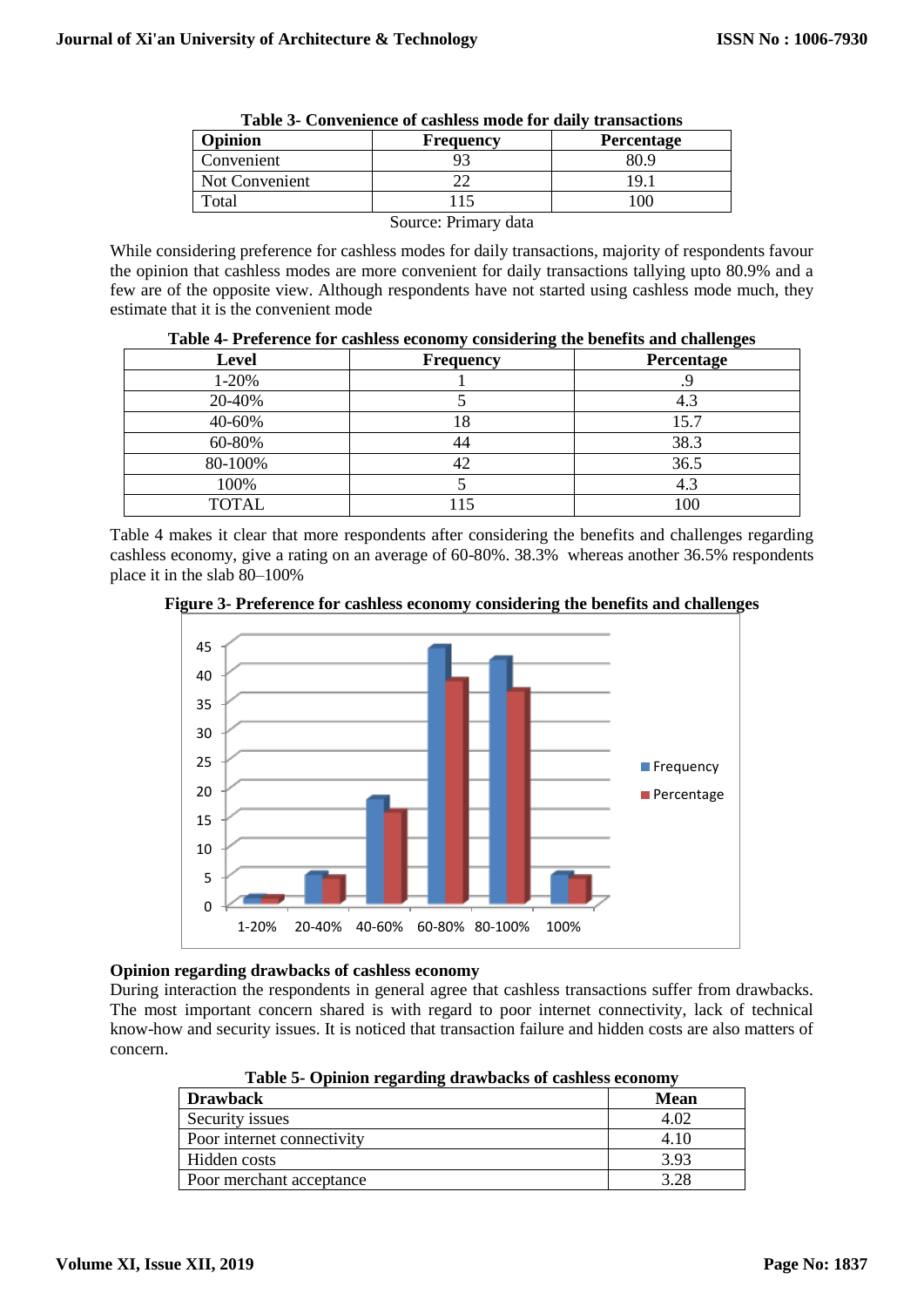| <b>Transaction failure</b> | 3.95 |
|----------------------------|------|
| Lack of technical know-how | 4.08 |
| Excessive spending         | 3.04 |

# **MAJOR FINDINGS OF THE STUDY**

- Half of the respondents are moderately using e-payment modes for their transactions.
- The most preferred mode of e-payment is credit/debit cards  $(70.7%)$ . Majority of respondents (mean 2.14) opined that convenience is the major motivating factor towards cashless payment system.
- A major share of the respondents (80.9%) are of the opinion that cashless modes are actually more convenient for daily transactions
- Respondents are very much impressed with the various merits of cashless economy. Majority of them agree that cashless economy leads to improved banking habits in people.
- Respondents agree that people will rely more on digital payments in the near future and it will have a steady growth due to increased awareness among the people.
- The respondents in general agrees that cashless transactions suffer from drawbacks with a major share of them concerned with the poor internet connectivity, lack of technical know-how and security issues.

# **SUGGESTIONS**

- 1. It is essential that the government should take the required measures make some policy deliberations when they are arranging for a cashless economy.
- 2. The major drawbacks like lack of cyber security have to be removed and to be protected from the cyber-attacks, which may create confidence in the mind of the customers.
- 3. Government should also take measures to create awareness among the people the use and benefits being cashless.
- 4. Government should also take measures to increase liquidity into the system so that people face less inconvenience
- 5. Infrastructure should be improved so that more and more people can come into banking net and internet
- 6. Society has to understand the importance of cashless economy and appreciate measures taken by the government.

# **CONCLUSION**

Cashless economy can be measured by the increase in usage of the people living in India. The usage of cashless modes of payments is affected by the awareness of different kinds of cashless modes of payments, liquid cash carried, and the motivational factors such as cash backs, discount and various other limiting factors such as lack of merchant acceptance, poor technology. Demonetization was a much needed force to shift our economy towards a less-cash society. A less-cash society has many benefits such as ease of transactions, less corrupted cash into circulation. Most of the people in India have now become friendly to digital transactions. Demonetization drive did increase the usage of cashless modes of payments. There are many benefits of a cashless framework such as avoidance of wear & tear of money, all transactions done are recorded, less money laundering which in turn develops an economy. People agree that cashless economy leads to improved banking habits in people also they agree that people will rely more on digital payments in the near future and it will have a steady growth due to increased awareness among the people.